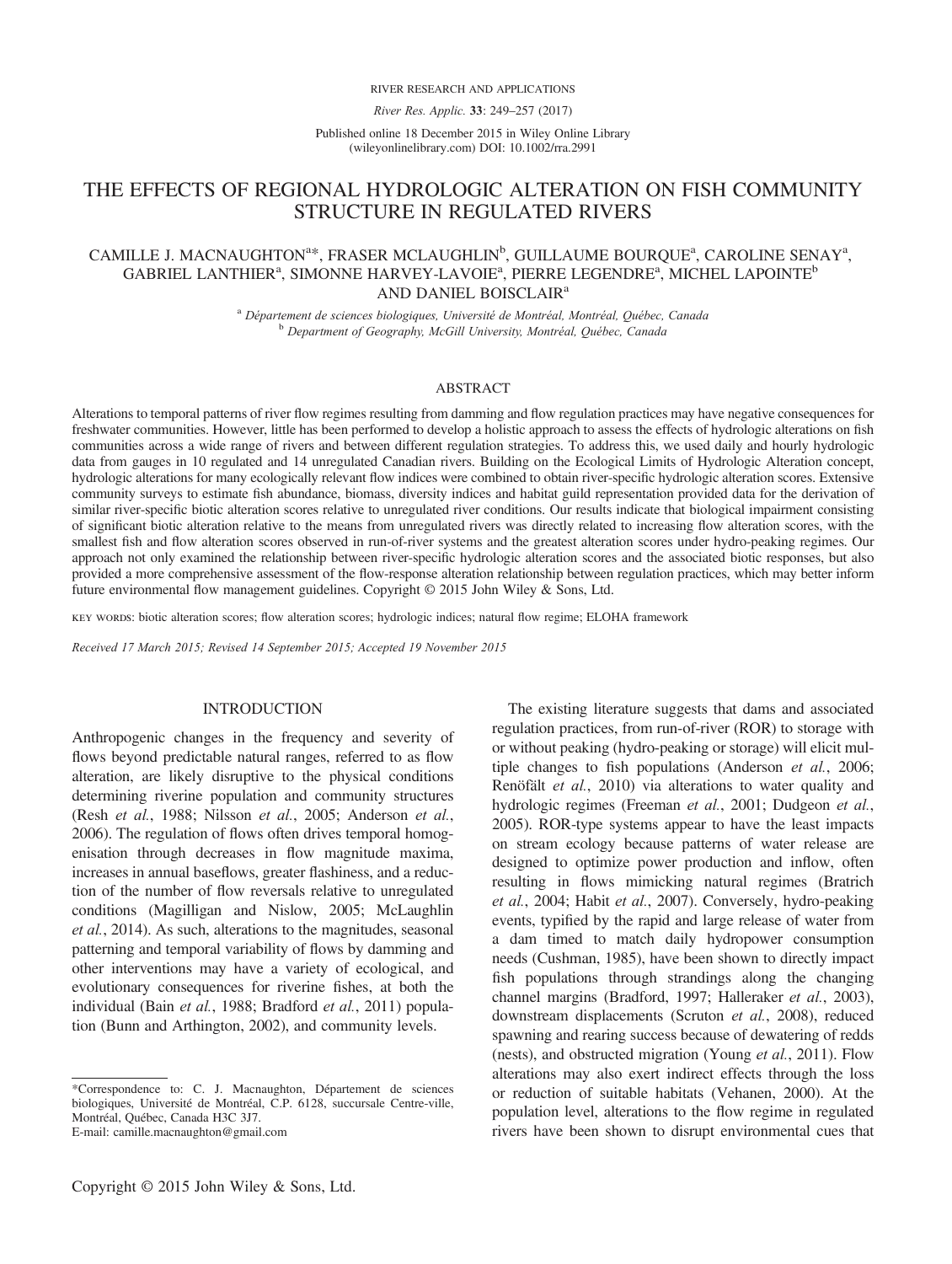influence the maturation and spawning of riverine fishes, resulting in lower recruitment, and decreases in adult abundance and species richness (Humphries and Lake, 2000; Humphries et al., 2008).

Despite past studies, there remain several limitations to addressing the effects of flow alteration on fish communities in regulated rivers. For one, hydrologic alterations are generally quantified as the difference between current and reference conditions as inferred from historical flow data (Richter et al., 1996; Magilligan and Nislow, 2005). The absence of such historical data or suitable reference rivers representing unregulated conditions, among other factors affecting pre- and post- flow comparisons, inherently limits the accuracy of estimates of the degree of flow alteration in certain systems (Lloyd et al., 2003; McManamay et al., 2012a). Various indices have been used to characterize river flows, but these classifications often incorporate redundant indices (Olden and Poff, 2003) and it is difficult to directly link one aspect of river flows to a particular response in fish communities. A priori selection of flow indices used to describe hydrologic alterations may, however, limit the scope of ecological interpretations by focusing primarily on well-established flow-ecological relationships at the expense of less understood facets of the flow regime that may structure fish communities. In addition, index-specific flow alterations and the various biological responses have been inconsistently quantified between studies, often generating interpretations limited to the context of a specific study (Poff and Zimmerman, 2010). Given the fact that the severities and directions of ecological responses vary between systems, these limitations emphasize the lack of comprehensive approaches to quantifying flow alterations and their impacts on biota.

The Ecological Limits of Hydrologic Alteration (ELOHA) framework proposes the development of regional flow standards based on observed trends between altered hydrologic parameters and ecological responses across river systems within a region, given that streams sharing similar hydrology should provide bases for evaluating the relative effects of regulation on natural flow dynamics (Arthington et al., 2006; Poff et al., 2010). Observed flow deviations from reference conditions may then be used to develop alterationecological relationships for different river types, eliminating the reliance on historical data (McManamay et al., 2012a, 2012b). Building on the ELOHA concept, hydrologic alterations inferred from ecologically relevant flow indices may also be combined to obtain river-specific hydrologic alteration scores, resulting in more comprehensive composites of river flow alterations.

Our approach is intended to quantify the relationship between fish community, population and flow alteration scores across a range of regulated flow regimes. The extent of regulation practices under consideration, from ROR to hydro-peaking, may also lend support to establishing a more comprehensive assessment of river-specific flow alteration scores and the associated effects on biotic alteration scores. We predict that degrees of fish community alteration will be positively related to the degree of hydrologic alteration, with the greatest alterations occurring under hydro-peaking regulation systems.

#### MATERIALS AND METHODS

## Rivers and sampling protocol

Fish community surveys were conducted during the summer months (late June to August), from 2011 to 2013, in 10 regulated and 14 unregulated Canadian rivers (Appendix 1). Study rivers included five rivers in Ontario, 16 in Québec and 3 in New Brunswick (Figure 1). In each river, 25–50 300 m<sup>2</sup> sites were surveyed, for a total number of sites combining all rivers of  $N=829$ . Paired single-pass electrofishing and snorkelling surveys were carried out in random order, at roughly the same time between 08:30 and 18:00 on consecutive days, with a minimum 24 h recovery interval to allow fish to re-establish themselves after a sampling event. Electrofishing surveys were conducted by teams of three using an LR-24 backpack electrofishing unit (Smith-Root®, Vancouver, WA). Captured fish were identified to species, weighed (wet blotted weight,  $\pm 0.1$  g), measured (total length,  $\pm 0.1$  cm), and released. Visual surveys were conducted by two observers snorkelling upstream and surveying the sites at a rate of  $\sim 6 \text{ s/m}^2$ . Species were identified, recorded, and total lengths were estimated in 5 cm increments. Mass-length relationships derived from the electrofishing data were calculated for each species per river and used to estimate the masses of fish recorded during the visual surveys (Le Cren, 1951). Selection of sampling sites and specific details pertaining to surveying methodology is described in Macnaughton et al. (2014).

## Regulation types

ROR, storage without and with hydro-peaking was treated as three points along a continuous range of flow regulation regimes. We defined these types based on the resultant hydrologic alteration, dam-type, and specific operational characteristics (Appendix 1). In ROR-type systems, a small upstream reservoir volume relative to mean flows may occur, but does not store more water than required for power production for a single day, resulting in downstream flows similar to a natural regime. Conversely, storage-type systems were defined as having larger storage volumes that allow for temporal shifts of the natural seasonal runoff volumes, resulting in significant seasonal high flow attenuation and enhancement of low flows, especially over the winter months. Hydro-peaking type systems were defined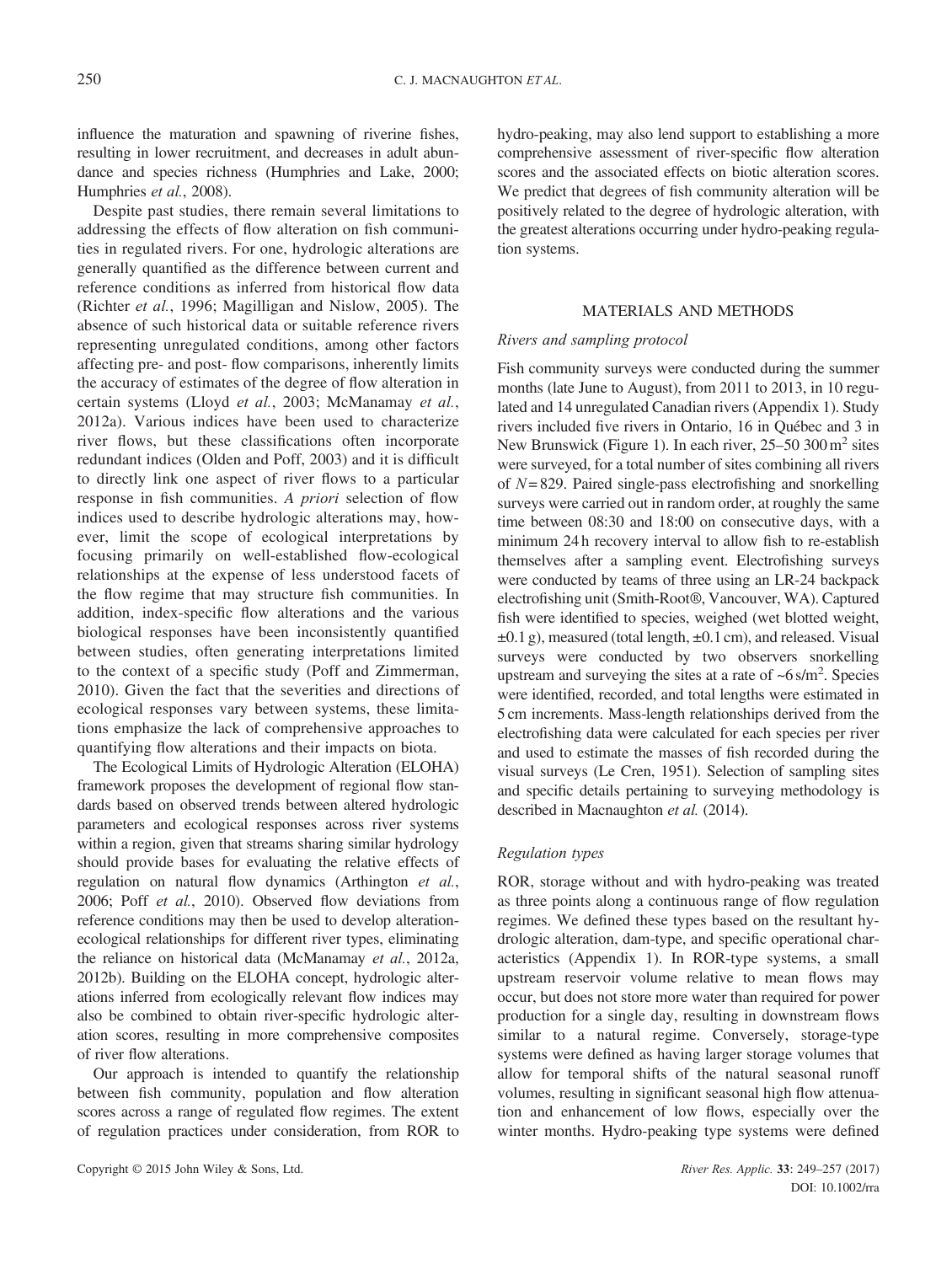

Figure 1. Map of Southeastern Canada featuring the 24 study systems comprising 10 regulated  $(\star)$  and 14 unregulated  $(\lozenge)$  rivers

as exhibiting frequent periods of significant hourly or diel hydrologic fluctuations over a year caused by rapid opening and closing of reservoir release structures (Cushman, 1985; Flodmark et al., 2004). Precise, quantitative thresholds distinguishing these regulation types are not internationally accepted, so we assigned 'types' to our rivers based on preliminary analyses of the regulated hydrographs (after McLaughlin et al., 2014).

## Hydrologic Indices

Daily and hourly flow data were obtained from the Centre de l'Expertise Hydrique du Québec (CEHQ) [\(http://www.cehq.](http://www.cehq.gouv.qc.ca) [gouv.qc.ca](http://www.cehq.gouv.qc.ca)) and the Water Survey of Canada (Canadian Hydrometric Database or HYDAT) [\(http://ec.gc.ca/rhc-wsc\)](http://ec.gc.ca/rhc-wsc) national flow gauge networks, and industry partners. We analysed a 12-year time series (1997–2009) to control for the effects of temporal and climate variability on subsequent analyses and to detect differences in indices summarized across flow records (Kennard et al., 2010). Flow indices representing ecologically relevant components of the hydrographs for our rivers included among others, the Indicators of Hydrologic Alteration (IHA; Richter, 1997). All flow indices described by Olden and Poff (2003), in addition to those created to capture hourly variations in the flow record, were calculated for each of the rivers surveyed for a total of 211 flow indices. Prior to analysis, flow indices were evaluated for indetermination (e.g. index calculating the number of days above  $7\times$  median flows when a river never reached this threshold), computational and mathematical errors (e.g. coefficient of variation for circular data). In general, all flow indices were assessed for aberrant values (outliers) across all rivers, and those that exhibited any type of problem, computationally or other, were deemed lower quality and not included in further analyses. A preliminary removal of low quality flow indices (i.e. indices that did not exhibit any inter-river variability or had skewed data because of winter ice conditions) reduced the number of indices to 105, with 101 derived from daily flows (D) and the remaining 4 from hourly flows (H). The inclusion of hourly flow indices captures the extent of hydrologic alteration resulting from hydro-peaking practices, which often alter flows on an hourly basis to meet energy demands. All flow metrics expressed as discharge units (volume per time) were normalized by dividing these indices by the median flow (daily or hourly, as appropriate) for the available flow records (McManamay et al., 2012c).

Hydrologic class analysis was initially carried out on data from 96 unregulated rivers across Canada representing five regional flow classes, comprised of three western and two eastern regions. The 14 unregulated rivers selected for the present study belonged to these east flow classes. When grouping all of the East1 ( $N=27$ ) and East2 ( $N=18$ ) unregulated rivers described in McLaughlin et al. (2014), the pooled flow distributions (principal component scores) were not bimodal and were therefore combined into one regional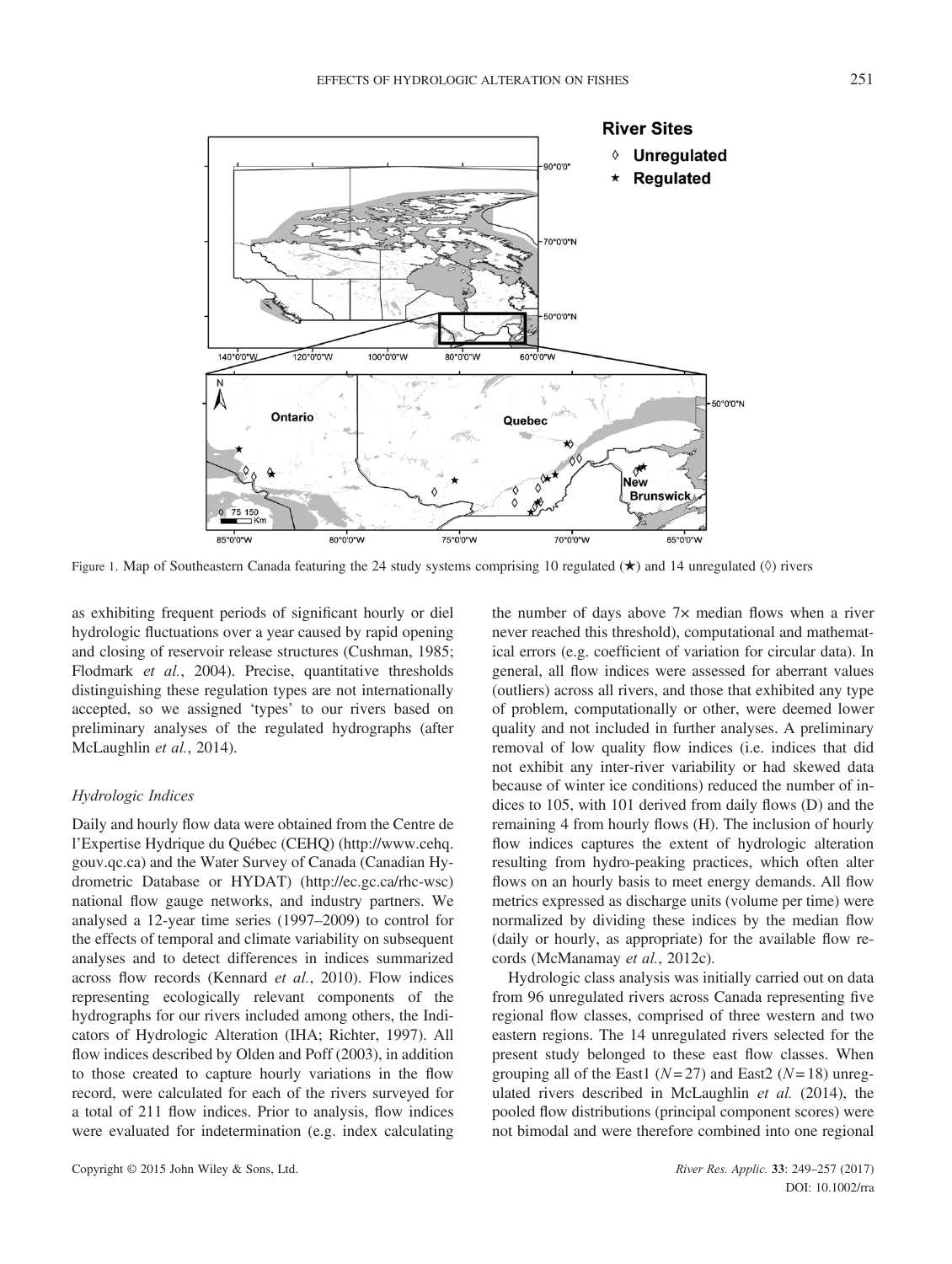reference flow class. In our opinion, the unregulated flow class analysis carried out on the 14 unregulated rivers represents a broader and more conservative range of flow characteristics against which indices from regulated rivers may be compared. As more unregulated rivers contribute to the general pool, we are thereby increasing the range of natural flow regime variability within the given flow class and bettering our chances of capturing the range of natural flow regimes for this regional flow class. Altered flows for regulated rivers are thus more conservatively and reliably detected when they are defined against a broader, rather than narrower reference flow class. As we did not have an even representation of regulated rivers by regulation type, all regulated rivers were treated equally and compared within the same multivariate space.

#### Biotic attributes

For the electrofishing and visual surveys, density estimates were calculated for the species sampled at each site. All individuals recorded were also assigned to a size category (small:  $\leq$ 5 cm; medium: 5 to 20 cm; large: 20 to 90 cm) for each river. Site-, species- and size category-specific biomass estimates were generated by summing either the masses recorded during the electrofishing surveys or the mass estimates inferred from the observed length-weight relationships applied to the visual survey data. The data collected via the sampling method that yielded larger density or biomass estimates for each species, and size category at each site were used to calculate the total species densities and biomasses in each of the rivers studied. These total river fish density and biomass attributes therefore, represented the greatest estimates for each species and likely minimized any biases from the two sampling methods (Macnaughton et al., 2014). Species and family richness were estimated by counting the numbers of species and families detected in each river. Shannon's (H) and Simpson's (D) diversity indices were derived from the estimated species biomass and densities using the vegan package (Oksanen et al., 2011) for R (R Development Core Team, 2014). In addition, Hill's N1 and N2 indices describing the effective number of species (Hill, 1973) were calculated for each river as:

# $NI = \exp(H)$  and  $N2 = 1/D$

Proportions of family-level representation in each river were calculated as the ratio of family to total biomasses. Rare or under-represented families (yielding  $\langle 0.1\%$  of total biomass and density) were omitted from this analysis, leaving 12 family proportion attributes. Lastly, a habitat guild attribute was calculated by taking the ratio of species categorized as demersal or benthopelagic to the total number of species observed in each river. In total, we calculated 25 biotic attributes representing four groups of fish measures (Appendix 2): fish quantity, diversity, composition, and proportional representation of two habitat guilds. Prior to analyses, indices representing fish size, composition, and habitat guilds were log-transformed to normalize their distributions.

#### Statistical analysis

Characterizing flow alteration for our regulated systems first involved identifying the range observed for hydrologic indices across each of the six flow components (daily flow magnitude, frequency, duration, timing, rate, and hourly flows), done by river. This was performed by conducting six separate principal component analyses (PCA) on the correlation matrices for each of the components characterizing the flow regime across all 24 rivers. For each flow component, river PC scores along significant PC axes (PC1 or both PC1and PC2) evaluated using the broken-stick rule (Legendre and Legendre, 2012) were retained for a total of 10 PC axes. Performing separate PCAs for each of the flow components ensured that indices describing major sources of variation within each hydrologic subset, contributed to the retained PCs and that subjectivity associated with the process of selecting the indices was reduced. Flow indices that contributed the most to the significant PC axes (i.e. top loaders) were also identified to explain dominant patterns of variation for each of the flow components measured in our rivers (Appendix 3). Likewise, the correlation matrices of each of the four groups of fish community attributes were subjected to PCA to identify the greatest portion of variation within each of the groups of fish attributes across all rivers. All significant PCs for each of the groups of fish attributes were retained for a total of 5 axes, and fish community attributes contributing significantly to each of these axes were identified.

Reference conditions describing natural hydrologic variability and fish community structure were established by calculating the means and covariance matrices separately for the flow components (10 PC axes), and fish groups (5 PC axes), for the 14 unregulated rivers. Mahalanobis (1936) generalized distances were calculated for each of the rivers (Legendre and Legendre, 2012). This distance computes the deviation between two points in multivariate space whose axes are not orthogonal, thereby taking into account the correlations among indices (Legendre and Legendre, 2012). Hotelling's  $T^2$  statistic was used to determine whether this distance for each of the regulated rivers differed significantly from reference conditions. A regulated river was considered flow-altered if the distance of the hydrologic alteration inferred from flow PCs from reference conditions (alteration scores) was significantly greater than what can be expected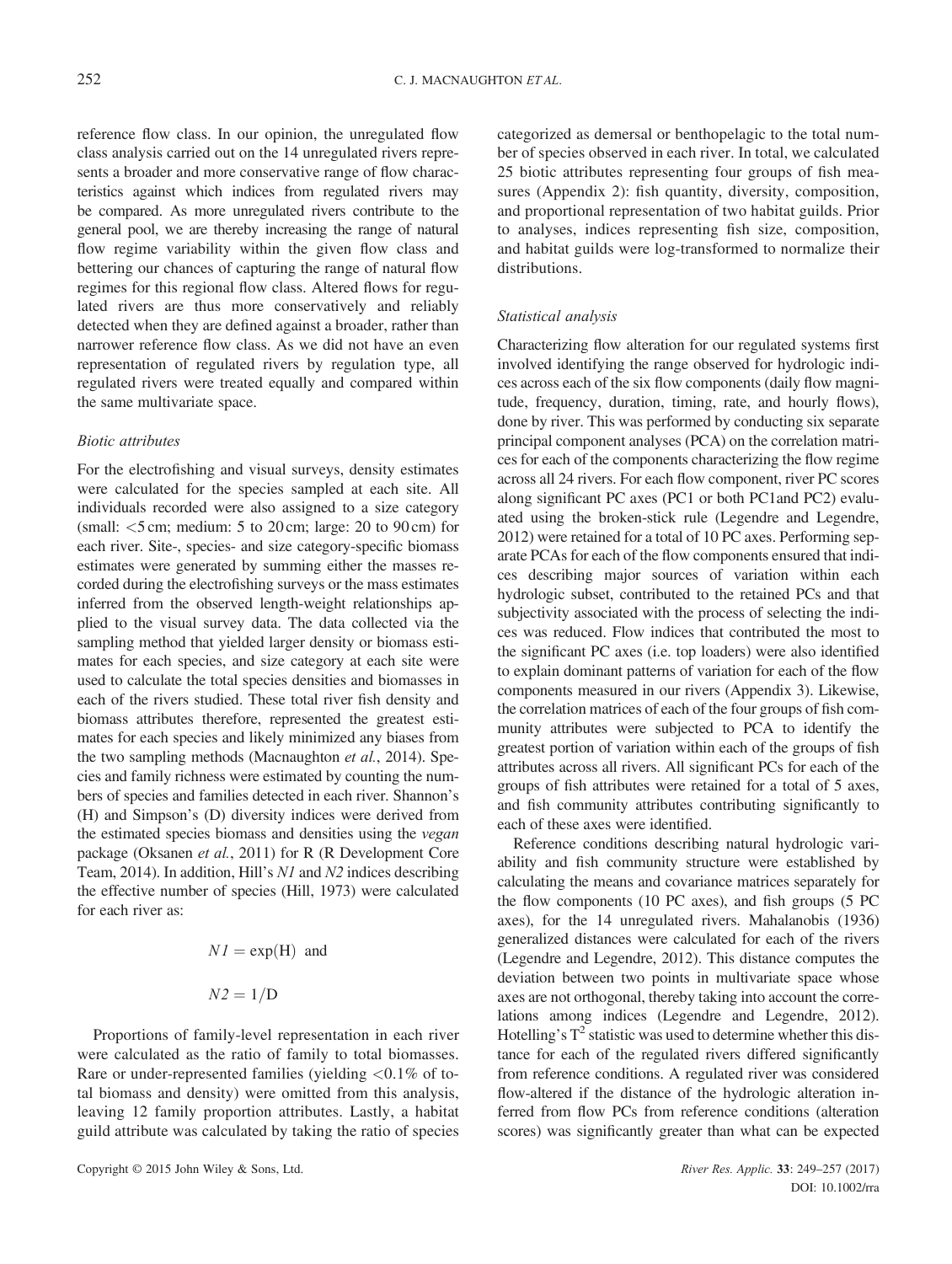from that of unregulated rivers. Likewise, a river was considered biotic-altered if biotic alteration inferred from biotic PCs was significantly greater than expected. A schematic of how the alteration scores were calculated is provided in Figure 2. A Model II linear regression was computed by permutation  $(N= 999)$  using the major axis (MA) method and 95% CI for the slope and intercept parameters to compare the biotic and hydrologic alteration scores of all regulated rivers (Legendre, 2013). Model II regressions are generally used when the two variables in the regression equation are not controlled by the researcher and errors on the x and  $\nu$  axes are relatively important, as is the case for the flow and biotic alteration scores calculated (Legendre, 2013). Assuming that the relationship is linear, it may be possible to establish a flow alteration score threshold above which significant biotic alteration may occur. All statistical analyses were performed in R Language (R Core Team 2014).

## **RESULTS**

PCA conducted for each of the flow components across all 24 rivers yielded a minimum of 10 significant PC axes (≤2 axes per flow component retained). In each of these 6 PCAs, the axes explained from 61.63% to 91.23% of the variance. Flow indices that contributed the most (top loaders) for each of the flow components on PC1 and PC2 respectively, were flow magnitude (MA3 and nML6), flow frequency (FH1), flow duration (DL12 and DH6), flow timing (TA2 and TH2), flow rate (RA7 and nRA1) and hourly flows (RL2 and MA60). The cumulative portion of variation attributed to statistically significant PC axes for each of the four fish groups ranged from 49 to 99%. Biotic attributes that represented the top loaders for significant PC axes were: fish quantity, total biomass of medium and small-sized fishes, total fish biomasses and densities, fish diversity, Shannon diversity indices, fish composition (the proportion of esocid and lottid families on PC1, and the proportion of salmonid, cyprinid, ictalurid and anguillid families on PC2), and proportional difference of habitat guilds (demersal or benthopelagic species). These PC axes (10 and 5 axes describing flow components and fish groups respectively) were then combined into river-specific alteration scores.

Several regulated rivers were significantly different from hydrologic and/or biotic reference conditions. Significant hydrologic alteration scores were found for hydro-peaking rivers





Figure 2. (a) Hydrographs depicting unregulated (reference) and regulated regimes, for rivers belonging to a given flow class. (b) Table of the flow indices that describe each of the flow components by river, for a given flow class. PCA were conducted for each of the flow components, yielding PC axes representing dominant patterns of flow variability by flow component, for all rivers within a flow class. (c) Multivariate plot of the dominant patterns of flow variability for all rivers. Multivariate flow distances were calculated for each of the regulated rivers from the reference flow conditions, represented by the origin of all arrows within the reference ellipse. (d) Biotic-flow alteration score relationship for regulated rivers using the multivariate flow distances previously calculated. Biotic alteration scores for these same regulated rivers were derived in the same manner as was done for flow alteration scores. The dashed line refers to a potential flow alteration threshold, where points to the right of the line are rivers that are significantly altered from the reference flow conditions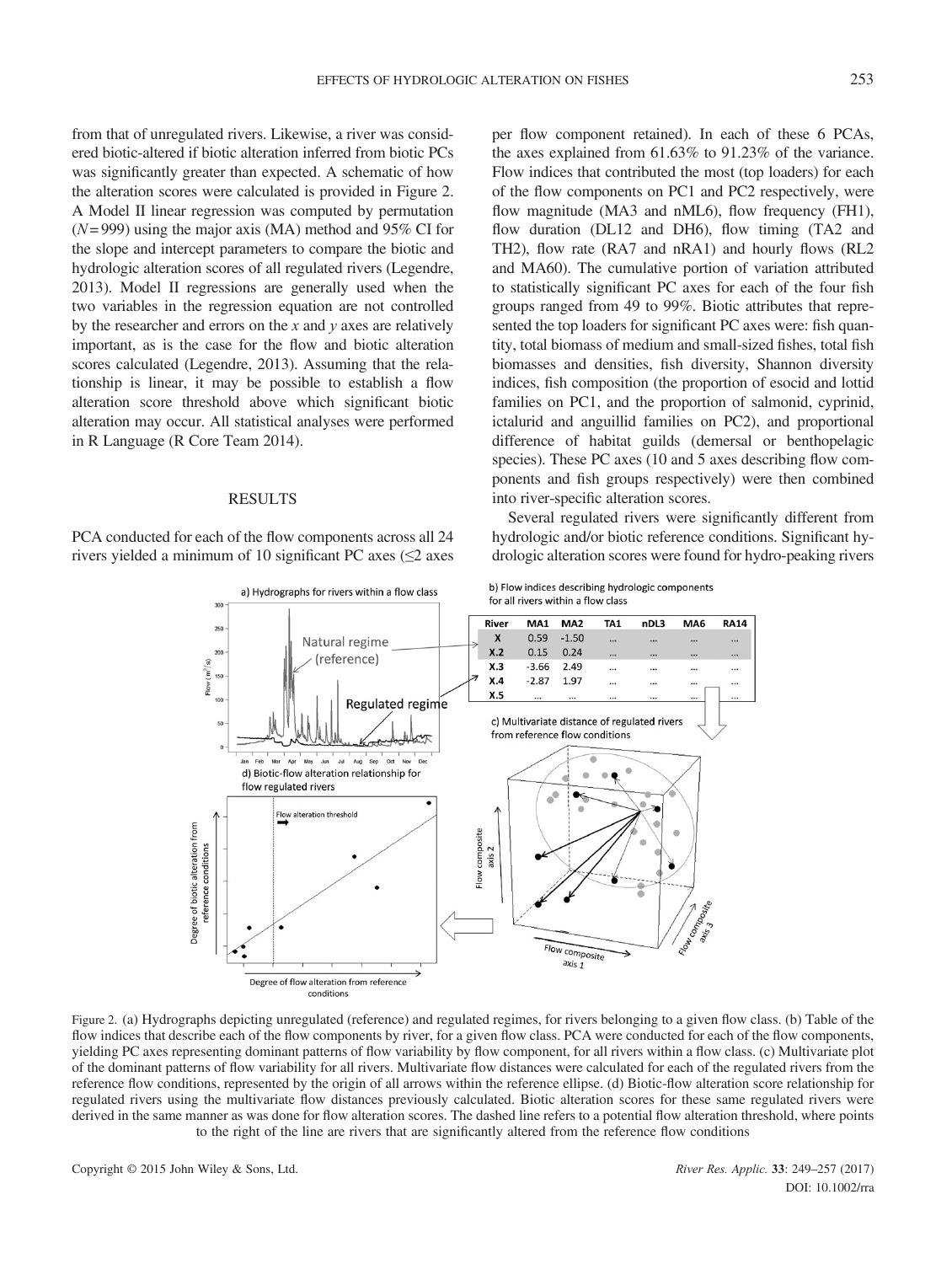(Magpie and Mississagi), storage systems (Dee, Serpentine and Saint-Francois) and ROR systems (Coaticook and Saint-Jean; Table I). However, the biotic alteration scores of only hydro-peaking rivers and a single storage river diverged significantly from reference conditions. The lowest hydrologic and biotic alteration scores were found for ROR and storage regulation types, where hydrologic and biotic means for unregulated rivers  $(\pm SD: 3.03 \pm 0.34$  and  $2.11 \pm 0.45$  respectively) were within the range of natural variability.

Across the significantly flow-altered rivers, general patterns of attenuation of the natural flow regime were observed. In particular, daily flow magnitudes representing the variability in daily flows (MA3) and high flow discharge (MH15), the top loadings on PC1, were greatly decreased from flow reference conditions for all regulated rivers, with hydro-peaking and storage rivers exhibiting up to a four-fold decrease in high flows. Slightly higher indices characterizing baseflows (ML17) and mean minimum monthly flows for the month of June (nML6) were also seen in several regulated rivers, most notably hydro-peaking systems. Across our regulated rivers, the predictability (TA2) and constancy (TA1) of flows were both increased relative to means for unregulated rivers. For the hydro-peaking rivers, the number of day-to-day changes in daily flows (RA8) more than doubled, but for storage-type rivers Dee and Serpentine, this index decreased five-fold. Particular to hydro-peaking rivers were indices describing hourly flow fluctuations, namely the coefficient of hourly variation (MA60), which was 24 and over three-times greater for the Mississagi and Magpie Rivers, respectively. For all other regulated rivers, this index was lower than the mean for unregulated rivers. In addition, the Mississagi River had a significantly smaller hourly low flow flashy index (RL2) than the regional average, which indicated that minimum hourly flows for this river were much less than in the unregulated rivers. Lastly, storage systems demonstrated decreases in negative change (nRA7) or in the rise rates in flows (nRA1), both indicated some degree of flow stabilization.

The direction of deviations for biotic attributes from the unregulated reference conditions varied between rivers and regulation practices (Table II). About half (58%) of all biotic attributes decreased from the means for unregulated rivers, with the Mississagi (hydro-peaking) and Saint-Francois (storage) rivers exhibiting the greatest frequencies of negative deviations (13 out of 16 attributes). These rivers, along with the Magpie (hydro-peaking), demonstrated similar trends with respect to fish size attributes. Proportions of salmonids, cyprinids and ictalurids, which were generally small-bodied, were all decreased relative to reference conditions. For the hydro-peaking rivers, the proportions of esocids and lottids, both generally large-bodied, were greater than the reference conditions.

Model II regression produced a significant positive linear relationship between biotic and flow alteration scores  $(r=0.94,$  two-tailed p-value = 0.007), with the two hydropeaking rivers exhibiting the greatest alterations overall (Figure 3). Despite significant differences in flow alteration scores for many of the regulated rivers independent of regulation type, ROR and storage systems tended to cluster in close proximity to the biotic mean for unregulated rivers. Although the overall relationship was driven by one of the hydro-peaking rivers, the linear relationship between biotic and hydrologic alteration scores remained marginally significant when the outlier was excluded  $(r=0.65, w=0.65)$ tailed  $p$ -value = 0.06). These findings suggest a potential flow alteration threshold, where any alteration scores associated with a threshold value of approximately 6 (Figure 3) may bring about significant biotic alterations.

#### DISCUSSION

Our results indicate that for a given regional reference flow class, regulated rivers generally exhibit flow indices that suggest that flows are altered well beyond their natural

| Table I. Flow and fish alteration scores and associated p-values for the 10 regulated rivers |  |
|----------------------------------------------------------------------------------------------|--|
|----------------------------------------------------------------------------------------------|--|

| River              | Regulation type | Flow alteration score | $p$ -value | Fish alteration score | $p$ -value     |
|--------------------|-----------------|-----------------------|------------|-----------------------|----------------|
| Magpie             | Peaking         | 55.66                 | ${<}0.001$ | 7.00                  | 0.01           |
| Mississagi         | Peaking         | 129.34                | ${<}0.001$ | 15.95                 | $<$ 0.001 $\,$ |
| Coaticook          | <b>ROR</b>      | 20.06                 | 0.01       | 1.35                  | 0.94           |
| Du Sud             | <b>ROR</b>      | 1.94                  | 0.99       | 2.24                  | 0.67           |
| Etchemin           | <b>ROR</b>      | 3.97                  | 0.72       | 2.22                  | 0.68           |
| St Jean            | <b>ROR</b>      | 12.19                 | 0.04       | 2.81                  | 0.46           |
| Dee                | Storage         | 21.44                 | 0.01       | 1.24                  | 0.96           |
| Kiamika            | Storage         | 6.94                  | 0.25       | 2.30                  | 0.65           |
| Serpentine         | Storage         | 19.90                 | 0.01       | 2.58                  | 0.54           |
| <b>St Francois</b> | Storage         | 12.93                 | 0.04       | 5.42                  | 0.04           |

Significant differences between flow and fish alteration scores and the reference conditions are given in bold. Flow and fish means and SD for unregulated rivers are  $3.03 \pm SD$  0.34 and  $2.11 \pm SD$  0.45 respectively.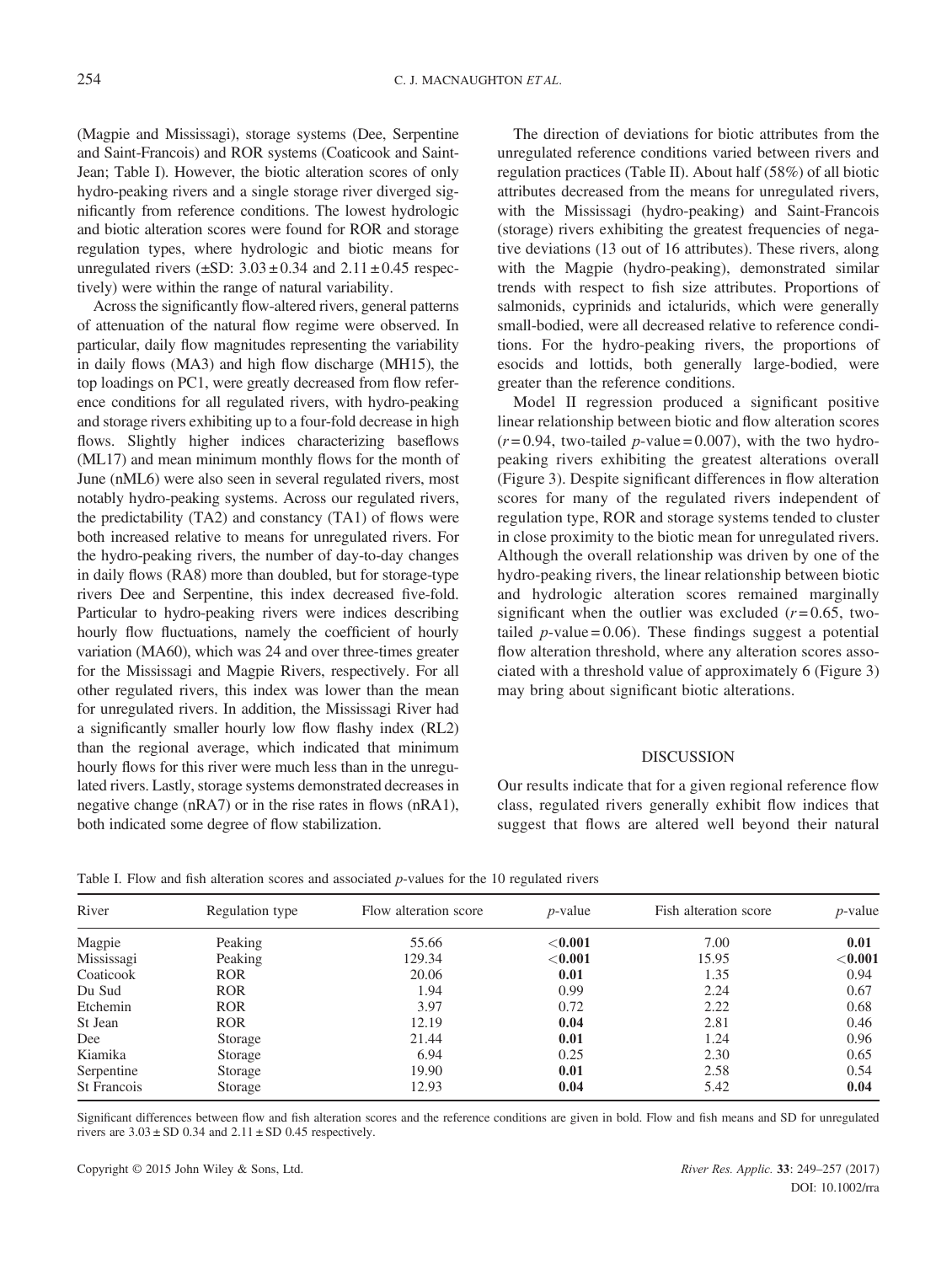|                                     | Peaking   |                                                                                        | <b>ROR</b> |  |  | Storage |        |       |  |  |
|-------------------------------------|-----------|----------------------------------------------------------------------------------------|------------|--|--|---------|--------|-------|--|--|
| Attributes representing PC axes     |           | Magpie Mississagi Coaticook Du Sud Etchemin St Jean Dee Kiamika Serpentine St Francois |            |  |  |         |        |       |  |  |
| Tot. biomass of M-sized fishes      |           |                                                                                        |            |  |  |         |        |       |  |  |
| Tot. fish biomass                   |           |                                                                                        |            |  |  |         | $^{+}$ | $\pm$ |  |  |
| Tot. fish density                   |           |                                                                                        |            |  |  |         |        |       |  |  |
| Tot. biomass of S-sized fishes      |           |                                                                                        |            |  |  |         |        |       |  |  |
| Shannon diversity index (B)         |           |                                                                                        |            |  |  |         |        |       |  |  |
| Hill diversity index N1 (B)         |           |                                                                                        |            |  |  |         |        |       |  |  |
| Shannon diversity index (D)         |           |                                                                                        |            |  |  |         |        |       |  |  |
| Species richness                    |           |                                                                                        |            |  |  |         |        |       |  |  |
| Prop. of Esocidae                   |           |                                                                                        |            |  |  |         |        |       |  |  |
| Prop. of Lottidae                   |           |                                                                                        |            |  |  |         |        |       |  |  |
| Prop. of Salmonidae                 |           |                                                                                        |            |  |  |         |        |       |  |  |
| Prop. of Cyprinidae                 |           |                                                                                        |            |  |  |         |        |       |  |  |
| Prop. of Ictaluriadae               |           |                                                                                        |            |  |  |         |        |       |  |  |
| Prop. of Anguillidae                |           |                                                                                        |            |  |  |         |        |       |  |  |
| Proportion of demersal species      |           |                                                                                        |            |  |  |         |        |       |  |  |
| Proportion of benthopelagic species | $\ddot{}$ |                                                                                        |            |  |  |         |        |       |  |  |

Table II. Direction of the deviations from biotic reference conditions for attributes representing the largest portion of variation on significant principal components axes (PC1 and PC2) in the regulated rivers

parameters. Both hydrologic and biotic alteration scores for hydro-peaking systems in particular differed significantly from means for unregulated rivers, while most ROR and certain storage regulation practices were not associated with significant alterations. These findings suggest that 'tolerable' thresholds of flow alteration below which biotic alterations do not occur may be established when they are informed by regional reference conditions. However, the lack of data points in the moderate to high ranges of flow



Figure 3. Major axis regression relationships between biotic and flow alteration scores (fourth root-transformed) across all 10 regulated rivers, derived from all 105 daily and hourly flow indices. Rivers depicting Peaking (▲), Storage (■), ROR (●) types of regulation regimes as well as unregulated rivers (○) are illustrated

alteration scores in our study precludes us from suggesting a generalized threshold at this time.

In hydro-peaking rivers, biotic attributes including total biomass and densities of all fishes, biomass of medium and small-sized fishes and the proportions of salmonid, cyprinid and ictalurid families all decreased relative to means for unregulated rivers. However, the proportions of large-bodied esocids and lottids in these same rivers increased significantly, implying that the effects of hydrologic alteration are strongly mediated by taxonomic differences. Mims and Olden (2012) demonstrated that the prevalence of opportunistic (i.e. smallbodied species with early maturation) or periodic (i.e. longlived and large bodied species) life history strategies were influenced by key hydrologic metrics, albeit in opposite directions. Frequencies of opportunistic strategists were negatively related to flow predictability and seasonality, while the frequencies of periodic strategists were positively related to high flow seasonality and/or predictable, high duration flow events (Mims and Olden, 2012). In our hydro-peaking rivers, an increase in the predictability and constancy of flow metrics was observed, pointing to an increase in flow stability and resulting in increased proportions of larger-bodied taxa. Because opportunists likely have a selective advantage in environments subject to frequent and intense disturbances (i.e. hydro-peaking) relative to periodic strategists (Winemiller and Rose, 1992), it is not surprising that we detected changes in the relative proportions of small- to large-bodied fish biomasses. The inclusion of hourly flow data for deriving hydrologic alteration scores also adds to capturing variability related to hydro-peaking regulation. For instance, we detected an increase in both inter- and intra- diel flow variability, as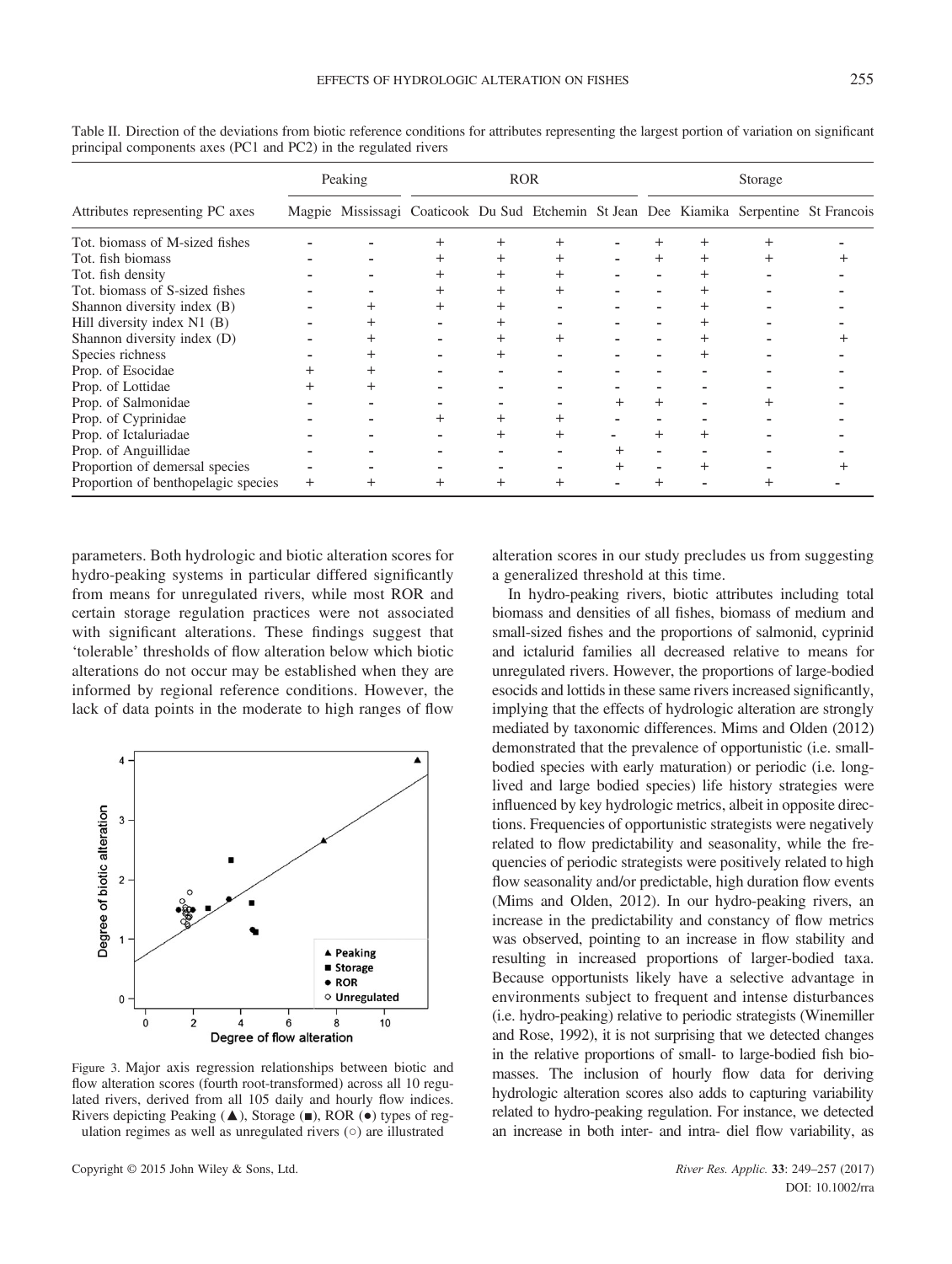well as hourly low flashy floods over 24-h periods in hydropeaking rivers.

The flow in the Saint-Francois River, like most of the storage systems in our data set, was significantly altered but the inconsistency with which significant biotic alterations are observed across storage systems point to factors other than flow regulation influencing fish community structure. In fact, the Saint-Francois River is dammed at several different points, which may alter the fish community attributes as much as the regulation type. Despite demonstrating biotic alterations, the attributes we used may not capture the full extent of community responses to low and moderate levels of hydrologic alteration. The potential value of larger datasets spanning broader ranges of biotic responses and hydrologic alterations to understanding the ecological effects of flow alterations has previously been identified (Lloyd et al., 2003).

The effects of altered flow regimes on fish species are likely confounded by other factors comprising both the physical environment and the ecological traits of individual species (e.g. migratory patterns/behaviours) (Poff and Zimmerman, 2010). In the Dee and Serpentine Rivers (storage), the observed increases in the proportion of salmonids relative to the reference condition may be attributed to several factors, both anthropogenic and environmental. On the one hand, the occurrence of large fishes (between 20 and 30 cm standard length) detected downstream of the dams may be the result of periodic 'flushing' of water from the reservoirs to increase the downstream potential for generating hydropower. In this scenario, the larger salmonids such as landlocked Atlantic salmon (Salmo salar) and brook trout (Salvelinus fontinalis) sampled are assumed to have been entrained downstream. This idea is supported by increases in indices representing the magnitudes of high flow volumes in the Dee and Serpentine Rivers. On the other hand, the prevalence of suitable salmonid habitats (i.e. habitats characterized by cold, clear and moderately fast waters; Bjornn and Reiser, 1991) and stocking programmes in these rivers (see Appendix 1) may also explain the increases in relative proportions of salmonids.

Using regional flow classifications derived from unregulated rivers provides an ecologically relevant foundation, upon which a framework for environmental flow management standards may be developed (McManamay et al., 2012b). Expansions on the ELOHA concept have enabled more comprehensive composites of river flow alterations that highlight the flow indices deviating significantly from unregulated conditions, while relating hydrologic patterns to regional flow classes. Different authors have highlighted the importance of choosing relevant flow indices to best represent dominant patterns of hydrologic variability (Olden and Poff, 2003) or to address the fundamental dimensions of the flow regime driving patterns of fish occurrence (Mims and Olden, 2012). By avoiding restrictive a priori selection of indices describing

hydrology and fish communities, subjectivity and potential misrepresentation of flow-ecological relationships are largely avoided. We do recognize that our analysis may produce some degree of uncertainty for deriving biotic and flow alteration scores, but we believe that the gains of having composite scores summarizing multiple components of alteration outweigh this uncertainty. Although our results do not demonstrate direct relationships between single indices comprised in flow alteration scores and individual ecological responses for particular rivers, the significant relationships between biotic and flow alterations we demonstrated indicate the occurrence of pronounced biotic responses to certain types of flow alteration and regulation type. Moreover, we have described a framework, upon which alterations or deviations from regional references may be estimated and used to predict the direction of environmental variable/stressor–community response alteration relationships. The applications of this framework may also extend into other fields concerned with anthropogenic impacts on ecosystem structure and function.

#### ACKNOWLEDGEMENTS

We thank S. O'Connor and C. Djima for logistic and technical support, summer technicians for their work in the field and C. K. Elvidge, G. Guénard, T. Bermingham, I. Dolinsek, N. Satre and J. Asselin for comments on earlier versions of the manuscript. This work was supported by grants from le Fonds Québécois de la Recherche sur la Nature et les Technologies and the Natural Sciences and Engineering Research Council of Canada to D. Boisclair. Industry partners, Brookfield Renewable Hydro and NB Power provided additional flow data.

#### REFERENCES

- Anderson EP, Freeman MC, Pringle CM. 2006. Ecological consequences of hydropower development in Central America: impacts of small dams and water diversion on neotropical stream fish assemblages. River Research and Applications 22: 397–411.
- Arthington AH, Bunn SE, Poff LN. 2006. The challenge of providing environmental flow rules to sustain river ecosystems. Ecological Applications 16: 1311–1318.
- Bain MB, Finn JT, Booke HE. 1988. Streamflow regulation and fish community structure. Ecology 69: 382–392.
- Bjornn TC, Reiser DW. 1991. Habitat requirements of salmonids in streams. In Influences of Forest Management on Salmonid Fishes and Their Habitat. American Fisheries Society Special Publication.
- Bradford MJ. 1997. An experimental study of stranding of juvenile salmonids on gravel bars and in sidechannels during rapid flow decreases. Regulated Rivers: Research & Management 13: 395–401.
- Bradford MJ, Higgins PS, Korman J, Sneep J. 2011. Test of an environmental flow release in a British Columbia river: does more water mean more fish? Freshwater Biology 56: 2119–2134.
- Bratrich C, Truffer B, Jorde K, Markard J, Meier W, Peter A, Scheneider M, Wehrli B. 2004. Green hydropower: a new assessment procedure for river management. River Research and Applications 20: 865–882.